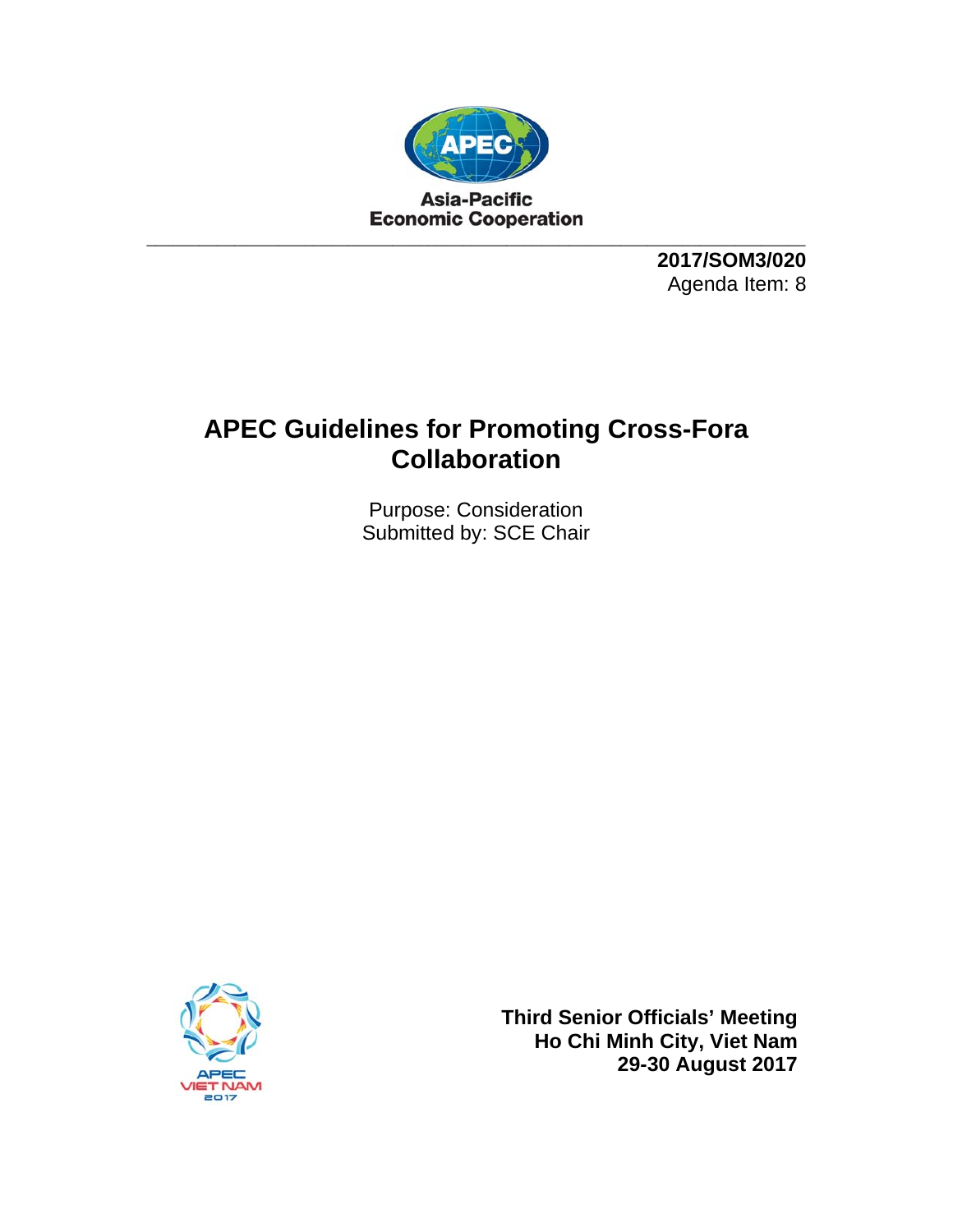#### Asia Pacific Economic Cooperation

#### SOM Steering Committee on Economic & Technical Cooperation (SCE)

# **APEC Guidelines for Promoting Cross-Fora Collaboration**

#### **Preliminary**

APEC Leaders' continue to underscore the importance of cross-fora collaboration in achieving its core goals of Regional Economic Integration; open trade and investment; business facilitation; connectivity; human security; and economic and technical cooperation.<sup>1</sup>

In seeking to actively foster cross fora collaboration, APEC equally looks to ensure that fora activities and targets continue to be delivered in an efficient and effective manner. Hence, the importance in ensuring more deliberate and guided measures for cross-fora collaboration.

#### **Purpose**

The APEC Guidelines for promoting Cross Fora Collaboration ("the Guidelines") streamlines ongoing efforts to promote cross-fora collaboration and provide, as a bare minimum, some standard measures and considerations for APEC fora to take account of and apply, as they seek to effectively engage in activities and advance work in their own specific areas, while at the same time remain cognizant of work undertaken in other working groups and fora.

These Guidelines seek to complement various elements of cross-fora collaboration contained in existing principles and practices such as the *APEC's Framework on ECOTECH Principles* (1996 & 2012) and the *APEC Capacity Building Policy 2015,* amongst others. It also identifies further elements of cross-fora collaboration requiring operational guidance, such as coendorsement processes, cross-committee collaboration, joint implementation of projects, in addition to other issues which are pertinent in ensuring successful collaboration amongst fora in APEC.

#### **Scope**

The Guidelines apply to cross-fora collaboration activities within Fora, and have an added focus on issues pertaining to collaborating across committees and the Fora that fall under each.

## **Key Terminology**

For the purposes of the Guidelines –

<sup>-</sup><sup>1</sup> APEC Leaders' Statement 2015 – Manila, Philippines: "We are pleased with the joint efforts and progress made in improving the delivery of capacity building and cross-fora collaboration among working groups and fora.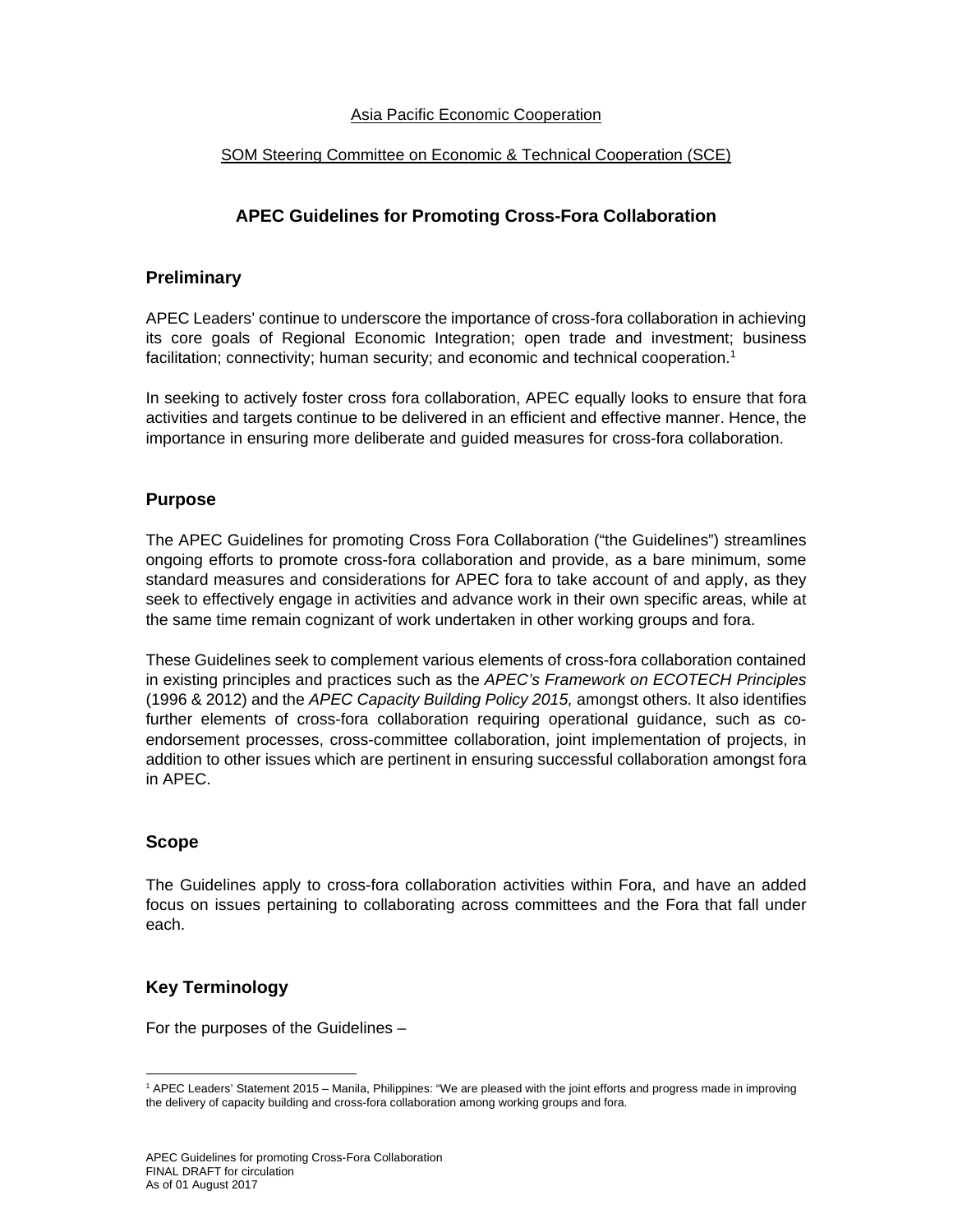"*Co-endorsement*" means endorsement of APEC projects by more than one APEC Fora. Refer to paragraph 6.0 of these Guidelines.

"*Cross-Fora issues and activities*" refer to issues and activities that are cross-cutting in nature, or that may be of interest or concern to more than one APEC Fora.

"*Cross-Fora Collaboration*" refers to coordination amongst APEC Fora on cross-cutting issues and activities, which includes, but is not limited to, joint projects, information sharing, joint meetings, joint reporting, and other examples of cross-fora outreach.

"*Joint Projects*" refer to APEC projects endorsed and implemented by more than one APEC Fora.

## **Guiding Principles**

- Building a **Culture of Collaboration** amongst APEC Fora;
- Encouraging **Diversity in Views** on cross-cutting issues;
- **Multi-disciplinary Approaches** to discussing issues and finding solutions;
- Promoting **open dialogue** and **free exchange of information**;
- **Optimization of Resources** in progressing APEC Work.

## **1.0 Identifying cross-fora initiatives**

- 1.1. Fora should endeavour to identify, where practicable, cross-fora issues and activities, and seek to effectively coordinate and communicate potential or ongoing activities with the fora concerned
- 1.2. Fora may undertake to initiate cross-fora collaboration; or may jointly determine with other Fora, opportunities for collaboration; or under strategic direction at Committee level (where applicable), Senior Officials, or higher-level policy direction including from Ministers and Leaders.

# **2.0 Intra-fora coordination and strategic planning**

- 2.1. Fora are encouraged to discuss within their groups, potential collaboration on issues and activities concerning their respective mandates and innovative approaches to better coordinating these matters.
- 2.2. In the planning and administration of annual and multi-year activities, fora may identify within its own work plans and strategic plans, cross-fora issues and activities that may involve or require collaboration with other APEC Fora and how these will be pursued.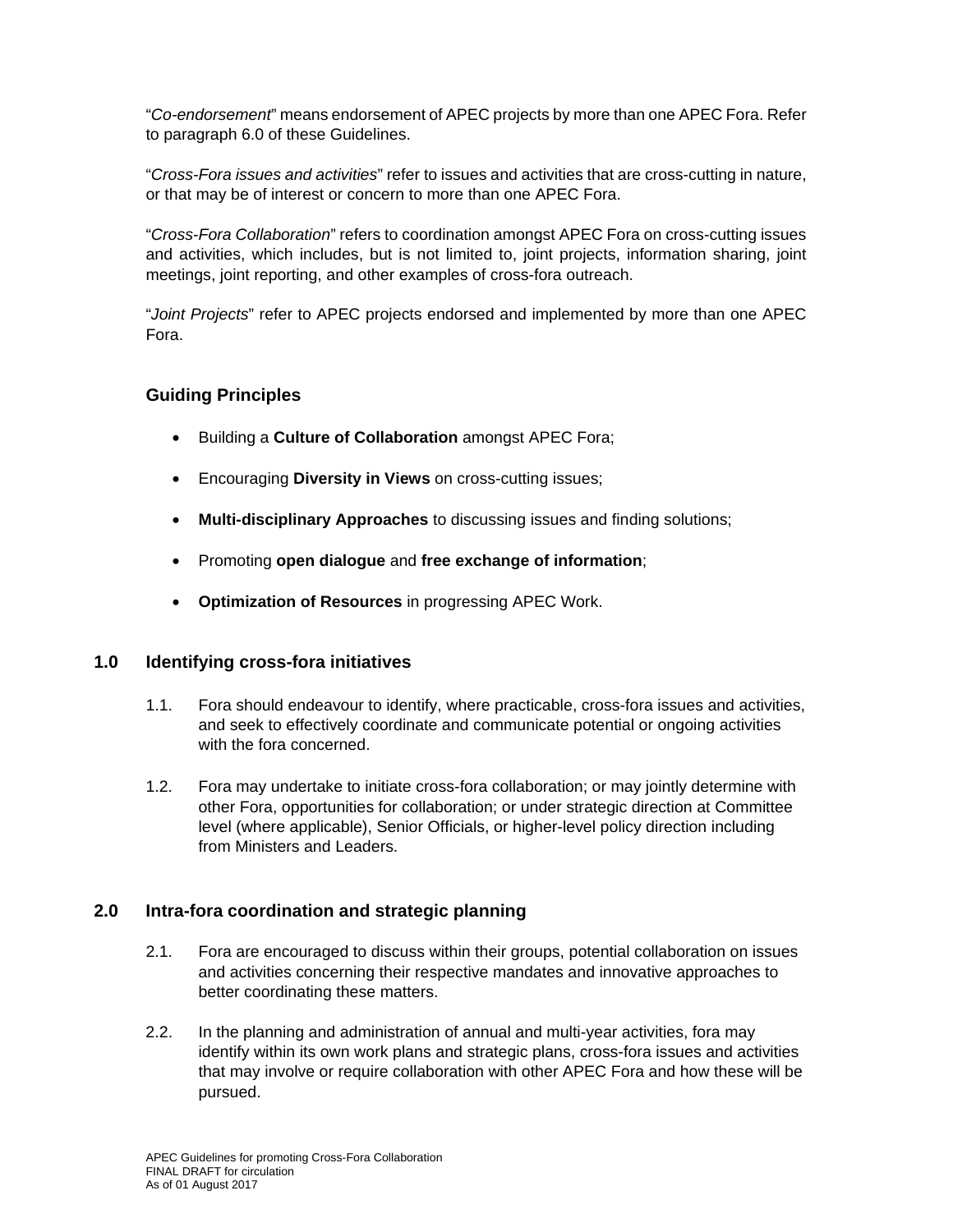- 2.4 Fora are generally encouraged to cross-reference joint efforts with other fora when drafting and amending key fora strategic documents.
- 2.5 The APEC Secretariat shall assist fora in identifying and referencing cross-fora issues and activities in fora strategic planning.

## **3.0 Inter-Fora Coordination and Information Sharing**

- 3.1 Fora should be encouraged to coordinate amongst themselves, and initiate and maintain dialogue on cross-fora issues and activities. This may include reporting and sharing of information.
- 3.2 Fora are encouraged to utilize the APEC website and other electronic platforms to effectively enhance sharing of information on cross-fora issues and activities, in accordance with the APEC Publication Guidelines.
- 3.3 Fora leads play an important role in ensuring coordination between fora where synergies have been identified, and to nurture discussions on existing and potential cross-fora collaboration in line with the *revised Guidelines for Lead Shepherds and Chairs of APEC Working Groups and SOM Task Forces*.
- 3.4 Fora leads are encouraged to actively pursue cross-fora issues and activities through reporting at other fora meetings, with particular focus on discussing issues relating to the implementation of cross-fora issues or activities, and how each fora is being engaged in the implementation of such activities and the sharing of benefits from these activities and initiatives.
- 3.5 Reporting and sharing of information across committees and the fora under each of these committees, is encouraged. As a minimum, sub-fora must ensure to report to the committees on their cross-fora issues and activities being pursued at the technical level, and/or seek committee level approval on pertinent issues relating to the mandates of the committees which may impact their work. Where there is any doubt as to whether a cross-fora issue or activity requires committee level approval, guidance shall be provided by the committee at appropriate times.

# **4.0 Joint Meetings**

- 4.1 Joint meetings between Fora are encouraged based on cross-fora issues and activities identified by them
- 4.2 Fora leads may facilitate joint meetings, as and where necessary, based on the fora core mandates and key fora activities. Fora leads should remain cognizant of and remind the Fora of APEC's overarching core objectives, and the value that cross-fora collaboration may add.
- 4.3 Fora shall determine the arrangements for joint meetings, and shall promote the rational use of resources and the full maximization of hosting joint meetings.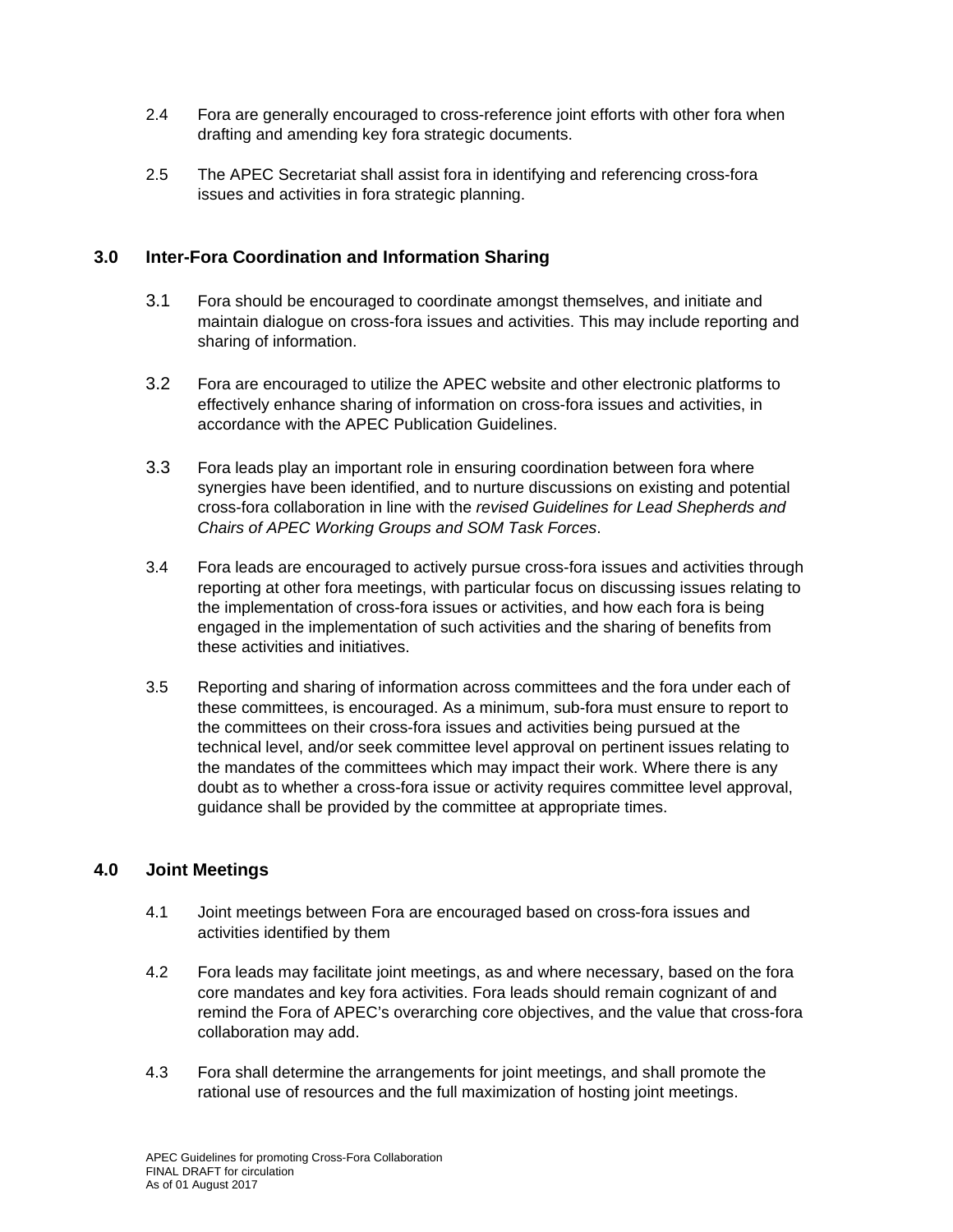4.4 The SCE-COW process should be utilized as an effective means to promote crossfora collaboration, through the promotion of dialogue between SCE Fora, and where appropriate and necessary, dialogue with other committees.

## **5.0 Remote Participation**

- 5.1 Mindful of the costs involved in convening face-to-face meetings, Fora are urged to take full advantage of remote participation facilities to facilitate interactions at meetings between the Fora and representatives from other APEC Fora.
- 5.2 Where practicable, remote participation may be facilitated through the APEC Secretariat in accordance with the *Remote Participation Governance Guidelines in APEC*.

# **6.0 Project Collaboration**

- 6.1 Fora are encouraged to pursue cross-fora collaboration so that diverse views can be shared and the benefits from the output can be widely experienced.
- 6.2 Early engagement in the designing of projects is strongly encouraged. Fora should seek collaboration on projects, where appropriate and necessary, to optimize gains from APEC funding.
- 6.3 As a minimum, early engagement should involve:
	- (a) sharing of concept notes for information purposes, where the proposed project seeks to address certain elements of a cross-fora issue or activity which mostly concern the originating fora.
	- (b) developing joint projects on cross-cutting issues for consideration of the fora concerned.
- 6.4 Where a joint project is being proposed, endorsement must be sought from the fora concerned, in addition to the endorsement of the originating fora. Such endorsement should be in line with the respective foras' agreed processes and the terms of reference for the funding source.
- 6.5 Concept notes must clearly distinguish between a "joint-project" and a project that has been shared with other fora for information purposes
- 6.6 The Concept Note must outline the way, or ways, in which cross-fora collaboration will be undertaken. For example, if the project will be implemented jointly, then the roles of each fora should be outlined. Project overseers should be prepared to provide greater detail regarding implementation arrangements at the project proposal stage.
- 6.7 Strong cross-fora collaboration in projects is identifiable by the following indicators: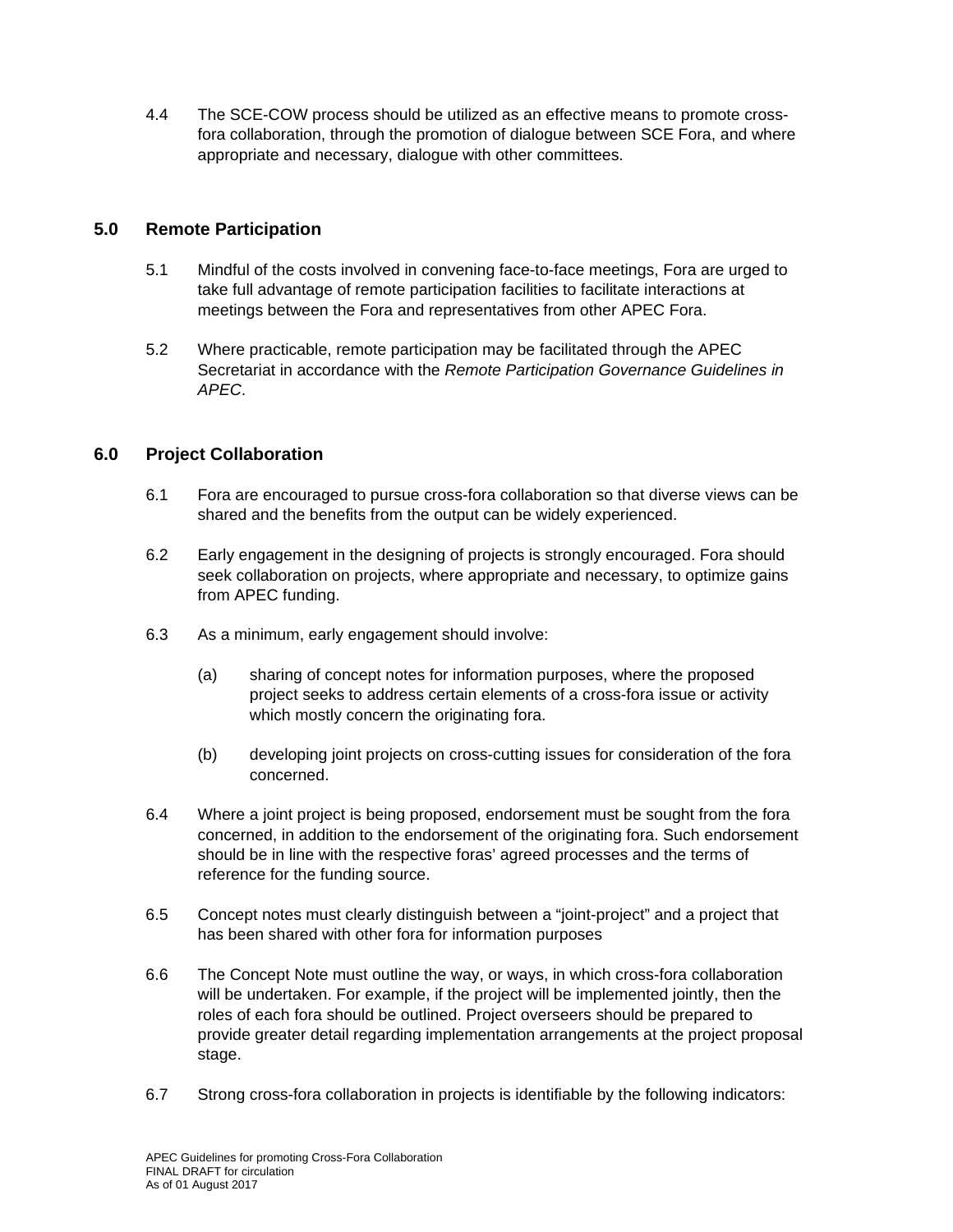- (i) Evidence of the necessary endorsement from the fora concerned (where applicable), and the level of involvement of other fora in the initiative (that is, whether it is joint-project or otherwise);
- (ii) Relevance of the initiative/project to the work of the fora concerned;
- (iii) Clear articulation of the sharing of benefits and output from the proposed initiative amongst the fora concerned;
- (iv) A strong identification of the cross-fora issue being addressed and its importance towards achieving APEC's goals and objectives, and annual theme and priorities;
- (v) Other considerations which demonstrate the need for cross-fora collaboration.
- 6.8 Self-funded projects should indicate whether the project is a joint-project, or a project that has been shared with other fora for information purposes. Where the agreed processes or terms of reference of the fora require, the relevant endorsement should be sought. As a bare minimum, self-funded projects demonstrating cross-fora collaboration should seek early engagement, and should as best as possible, indicate elements identified under sub-paragraph 6.7.

# **7.0 Cross-Fora Mapping Exercise**

- 7.1 As an effective tool for promoting cross-fora collaboration, cross-cutting maps may be developed annually to effectively illustrate synergies in relation to:
	- (a) thematic discussions in APEC;
	- (b) cross-fora issues;
	- (c) host year priorities;
	- (d) global issues which have been determined to be relevant to APEC; and
	- (e) other issues or initiatives based on high-level directions.
- 7.2 The APEC Secretariat shall be responsible for the development of cross-cutting maps and related activities.

## **8.0 Economy focal point coordination**

- 8.1 Coordination between economy focal points is critical for strengthening cross-fora collaboration.
- 8.2 Fora leads should encourage communication of joint efforts and cross-fora initiatives (ongoing or planned) between economy focal points, and to utilize these focal points in the promotion of cross-fora collaboration.

## **9.0 Administration of Guidelines**

9.1 The monitoring of the implementation of these Guidelines shall be carried out at the Senior Officials' level, who shall also provide leadership on matters pertaining to cross-fora collaboration.